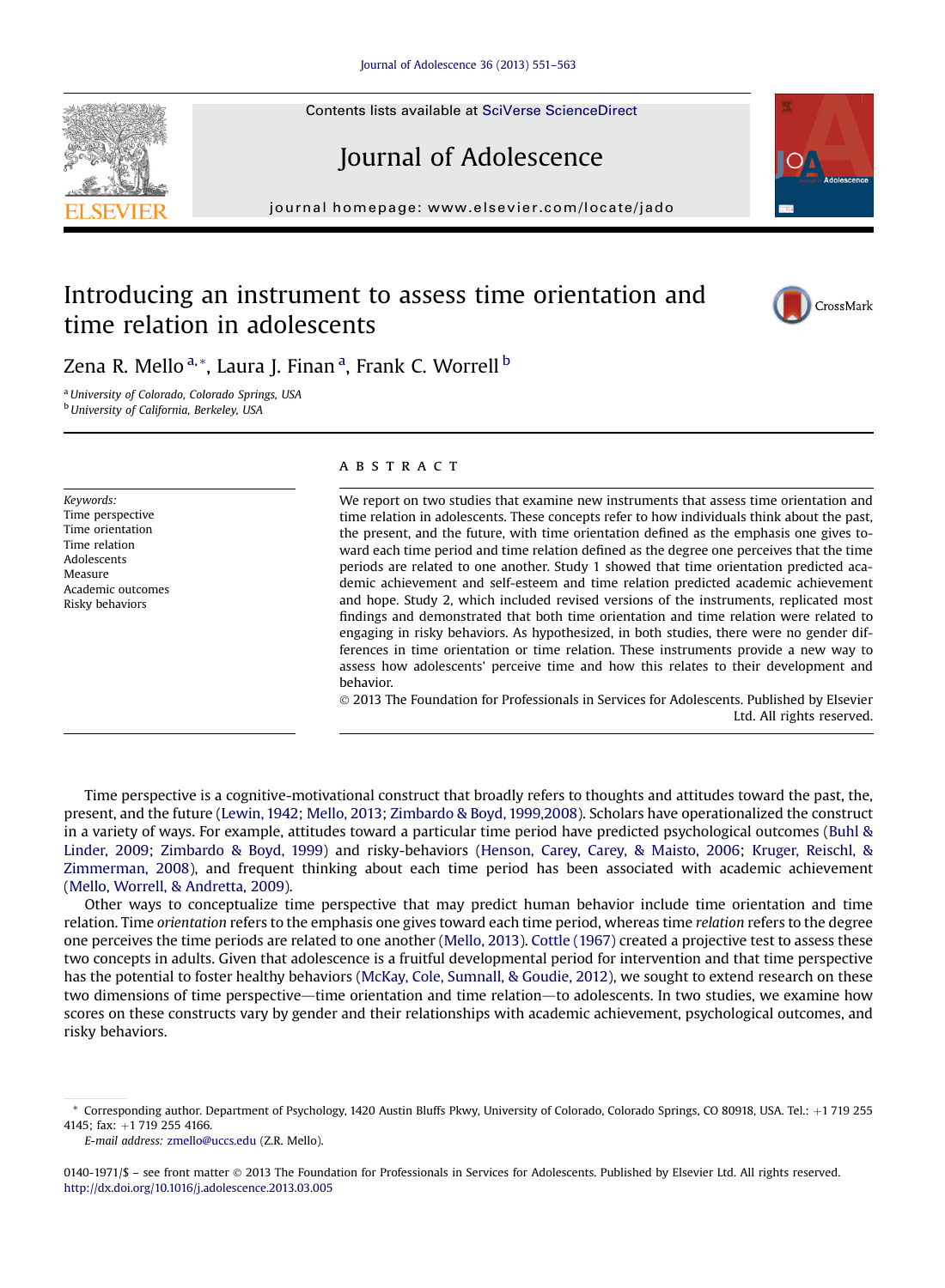# Time perspective theories

Time perspective has been described as a multidimensional, cognitive-motivational construct with a particular salience in adolescence ([Mello, 2013\)](#page-11-0). Scholars have argued that thoughts and attitudes toward the past, the present, and the future vary among individuals and that this variation predicts human behavior ([Lewin, 1942](#page-11-0); [Mello, 2013](#page-11-0); [Zimbardo & Boyd, 1999](#page-12-0), [2008](#page-12-0)). Time perspective has been most commonly operationalized as attitudes toward each time period ([Worrell, Mello, & Buhl,](#page-12-0) [2011;](#page-12-0) [Zimbardo & Boyd, 1999\)](#page-12-0). However, [Mello \(2013\),](#page-11-0) based on a review of the extant literature, has proposed that time perspective also includes time orientation and time relation. Time orientation is defined as the emphasis one places on the past, the present, or the future. This concept stems from Cottle'[s \(1967\)](#page-11-0) notion of dominance, in which he postulated that a particular time period may dominate an individual's thinking.

Time relation refers to the degree to which individuals perceive the time periods as related to one another. This concept may elucidate motivation, especially if individuals understand that prior experiences (the past) contribute to today's behavior (the present) and, in turn, may affect tomorrow (the future). Time relation was described by [Cottle \(1967\)](#page-11-0) as perceived relatedness among the time periods. This notion is illustrated in an adolescent's idea about time: "Well, I think it's kind of like steps, the past can influence the future, but you have to think about the past in the present to influence the future" [\(Mello,](#page-11-0) [Bhadare, et al., 2009](#page-11-0); p. 547).

Adolescence is an important period of the lifespan to investigate time orientation and time relation, given developmental changes that occur at this age. Adolescents mature in cognitive capacities including the understanding of time [\(Piaget, 1955](#page-11-0)) and engage in the process of identity formation, which includes the integration of past, present, and future selves [\(Erikson,](#page-11-0) [1968\)](#page-11-0). Thus, scholars have posited adolescence may result in a shift in thinking about time compared to childhood and adulthood ([Lewin, 1942](#page-11-0); [Mello, 2013](#page-11-0)). Indeed, most examinations of time perspective in adolescents focus on the future, rather than the past or present.

In summary, extant theory and empirical research suggest that time perspective is an important psychological construct [\(Mello, 2013](#page-11-0); [Zimbardo & Boyd, 1999](#page-12-0), [2008\)](#page-12-0) and that there is meaningful individual variation in time constructs like time orientation and time relation [\(Cottle, 1967](#page-11-0); [Mello, 2013](#page-11-0)). Drawing from this assertion, scores are thought to vary more among individuals than between genders, and these scores should predict developmental outcomes, such as academic achievement, psychological outcomes, and risk taking.

## Time perspective instruments

## The Circles Test

In [1967,](#page-11-0) Cottle published the Circles Test, a projective instrument used to assess temporal dominance and relatedness. Participants (modal age  $= 19$ ) were asked to draw circles depicting (a) the importance they placed on the past, the present, and the future and (b) how these time periods were interrelated. Drawn circles were then coded. Dominance (importance) was determined by evaluating the size of the circles, whereas relatedness was assessed with the degree of overlap among the drawn circles. Sixty-five percent of the sample drew circles indicating that the future was most important (a future orientation), followed by about 10% who indicated a present orientation, and about 7% who indicated a past orientation. With regards to time relation, about 63% drew circles of the past, the present, and the future that were not touching, indicating that they viewed the time periods as unrelated. About 26% indicated that time periods were continuous (i.e., touching but not overlapping), and about 11% reported an integrated perspective toward time, by drawing circles that were overlapping or embedded in one another.

We could locate only a few studies that have used the Circles Test ([Cottle, 1967](#page-11-0)) with adolescents or children. [Haldeman](#page-11-0) [\(1993\)](#page-11-0) conducted a study with 13–17 year-olds. Results indicated that 61% drew future-oriented circles, 19% drew presentoriented circles, 4% drew past-oriented circles, and 16% were undifferentiated in size. Through follow-up questions, Haldeman determined that a majority of participants who were categorized as future oriented also indicated that they (a) thought mostly about their future, (b) thought about the future when making decisions, and (c) enjoyed dreaming about their future more than the past or the present. [Bruno \(1996\)](#page-11-0) demonstrated that a future-oriented circle configuration was the most frequent drawing in children, followed by a balanced orientation toward the past, the present, and the future.

Most studies with The Circles Test [\(Cottle, 1967\)](#page-11-0) have included college students. [Koenig \(1972\)](#page-11-0) reported that 38% drew circle configurations that were oriented toward the future and a similar number showed the time periods as interrelated. [Achamamba \(1988a\)](#page-10-0) found that 68% were future-oriented, 17% were present-oriented, and 14% were past-oriented, and 60% indicated that the time periods were unrelated. Other studies have included adults, such as [Brown and Herring \(1998\)](#page-11-0), who reported that a majority of participants drew unrelated circles, in a study of individuals aged 22–65. [Thompson and](#page-11-0) [Fitzpatrick \(2008\)](#page-11-0) showed that among participants aged 25 and older, 43% were future-oriented and 72% depicted unrelated time periods.

#### Other instruments

Other scholars have created instruments designed to assess constructs similar to time orientation and time relation. [Zimbardo and Boyd \(1999\)](#page-12-0) developed the Zimbardo Time Perspective Inventory (ZTPI) with college students to assess both an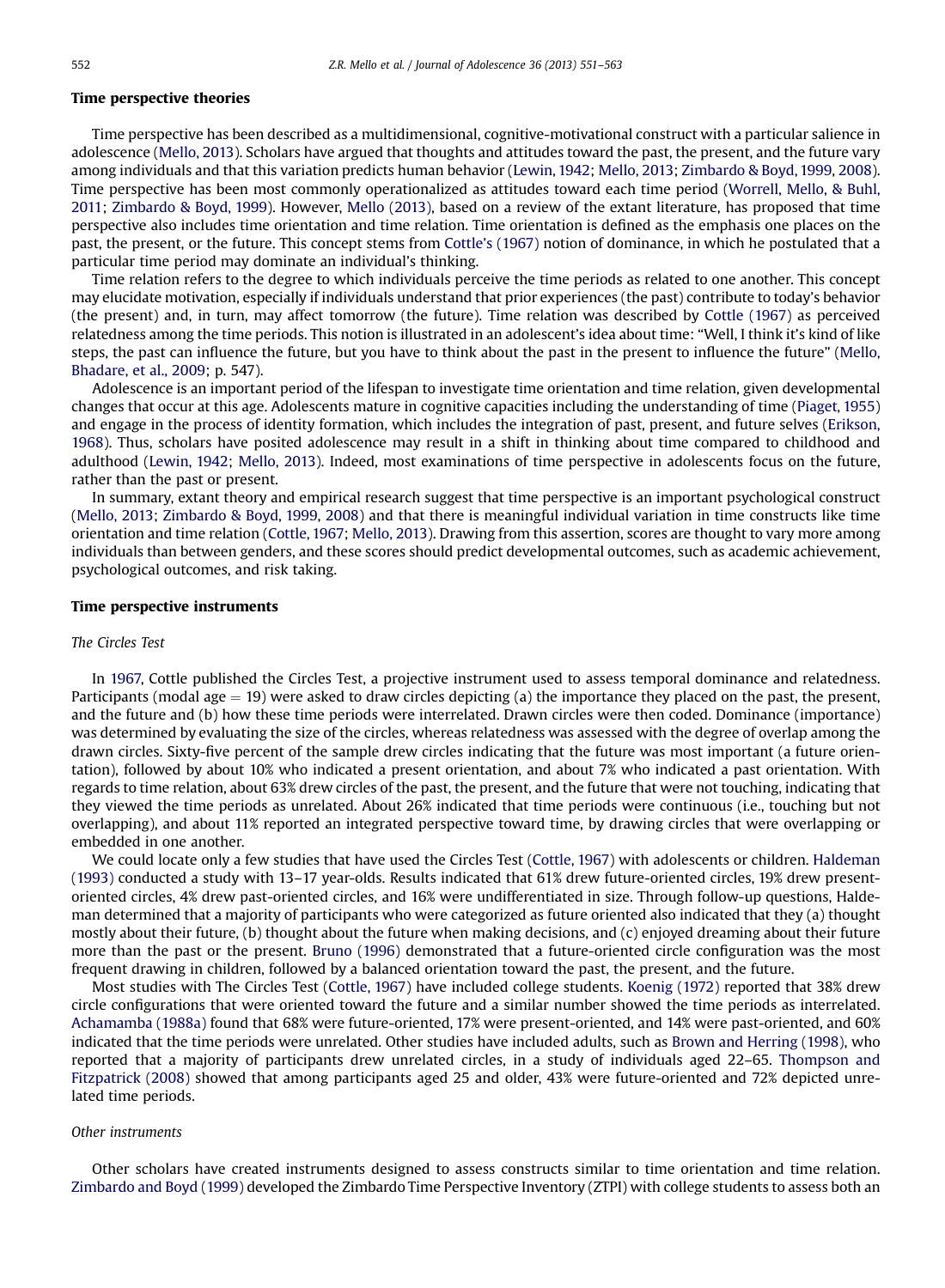orientation and an attitude toward the past, the present, and the future. The instrument comprises five subscales: Past Positive, Past Negative, Present Hedonistic, Present Fatalistic, and Future. As the names indicate, the ZTPI assesses more than an orientation toward time. The Present Hedonistic subscale "reflects a risk-taking attitude toward time and life" [\(Zimbardo &](#page-12-0) [Boyd, 1999](#page-12-0), p. 1275), the Present Fatalistic subscale indicates that the "future is predestined" [\(Zimbardo & Boyd, 1999](#page-12-0), p. 1278), and the Future subscale includes items on planning, as well as future-related behaviors. Most important to the current study, ZTPI scores have been shown to have relatively low reliability estimates and structural validity concerns in adolescent samples [\(Worrell & Mello, 2007](#page-12-0)).

Other instruments have included the Time Orientation Scale (TOS; [Bowles, 1999](#page-10-0)), which was designed with adolescents to assess clarity about the past, the present, and the future; the Temporal Focus Scale (TFS; [Shipp, Edwards & Lambert, 2002](#page-11-0)), which measures attention toward the past, the present, and future, and was created with individuals aged 25–52. Lastly, [Fortunato and Furey \(2010\)](#page-11-0) created the TimeStyle Inventory (TSI) with participants aged 18–52 to assess past, present, and future thinking. The authors indicate that the past refers to memory, the present refers to the integration of the past and the future, and the future refers to the hypothetical.

In sum, extant time orientation and time relation instruments are limited in their application to adolescents, and there are additional concerns related to coding and the conceptualization of time constructs. Cottle'[s \(1967\)](#page-11-0) measure was normed with adults and has been mostly employed with adult samples [\(Achamamba, 1988a](#page-10-0); [Thompson & Fitzpatrick, 2008](#page-11-0)). Although a few studies have included children or adolescents [\(Bruno, 1996;](#page-11-0) [Haldeman, 1993\)](#page-11-0), the coding of drawn circle configurations makes the instrument burdensome to administer. Further, various coding schemes have been used, with data sometimes coded only for future dominance [\(Haldeman, 1993;](#page-11-0) [Koenig, 1972\)](#page-11-0), excluding the past and the present. The TOS ([Bowles, 1999](#page-10-0)) was developed with adolescents, although it assesses clarity about each time period, rather than the relative emphasis or relationships among the time periods. Lastly, although the ZTPI ([Zimbardo & Boyd, 1999](#page-12-0)), the TFS [\(Shipp et al., 2002\)](#page-11-0), and the TSI [\(Fortunato & Furey, 2010\)](#page-11-0), focus on multiple time periods, they were developed with college students and they assess constructs that are different from time orientation and time relation, such as attitudes, attention, and memory about the past, the present, and the future.

#### Demographic differences and developmental outcomes

## Gender

In most studies, time orientation and time relation scores have been shown to be similar across genders. Researchers have reported this pattern in adolescents [\(Haldeman, 1993;](#page-11-0) [Tismer, 1987](#page-11-0)) and adults [\(Thompson & Fitzpatrick, 2008](#page-11-0)). [Bowles](#page-10-0) [\(1999\)](#page-10-0) demonstrated that male and female adolescents did not differ in how clearly they thought about the past, the present, and the future. However, the relationship between time orientation and time relation was shown to vary by gender in one study ([Cottle, 1967](#page-11-0)). The more that women were oriented toward the future, the less interrelated they perceived the past, the present, and the future, whereas time orientation and time relation were not related for men. Most recently, [Andretta,](#page-10-0) [Worrell, Mello, Dixon, and Baik \(2013\)](#page-10-0) found that male and female adolescents did not differ in attitudes toward the past, the present, and the future.

#### Academic outcomes

The evidence on the relationship of time orientation and time relation to academic outcomes is mixed. In one study, [Cottle](#page-11-0) [\(1967\)](#page-11-0) found that time orientation and time relation were not related to mathematics and verbal aptitude, but in another study, he reported that time relation was positively associated with valuing achievement [\(Cottle, 1969](#page-11-0)). [Achamamba \(1988b\)](#page-10-0) showed that cognitive abilities were positively associated with both an orientation toward the future and with perceiving time periods as related to one another, and [Getsinger \(1975\)](#page-11-0) found that time relation was positively associated with intelligence in a study of college students. [Haldeman \(1993\)](#page-11-0) showed that an orientation toward the future was positively associated to grade point average (GPA), when drawn circle configurations were coded dichotomously, with one category comprising future oriented circles and the other category including the remaining circles. [Zimbardo and Boyd \(1999\)](#page-12-0) indicated that the Future subscale scores were positively associated with the number of hours spent studying in a week. [Bowles](#page-10-0) [\(1999\)](#page-10-0) found the relationship between clarity about time periods and academic achievement varied across age. Specifically, a positive association was observed between present orientation and academic achievement among early adolescents. Among middle-adolescents, the past was inversely associated and the present positively associated with academic achievement, whereas for older adolescents, only the present was positively associated with academic achievement.

#### Psychological outcomes

Some researchers have reported an association between time relation and anxiety, with more unrelated circle configurations being drawn by individuals with higher anxiety ([Cottle, 1969](#page-11-0); [Getsinger, 1975](#page-11-0)). However, a relationship was not observed between time orientation and anxiety in one study [\(Achamamba, 1988a](#page-10-0)). Although, other studies have shown that an orientation toward the future was positively associated with optimism and hopefulness [\(Haldeman, 1993\)](#page-11-0), and that optimism was negatively related to a past focus and positively related to a present and future focus ([Shipp et al., 2002\)](#page-11-0).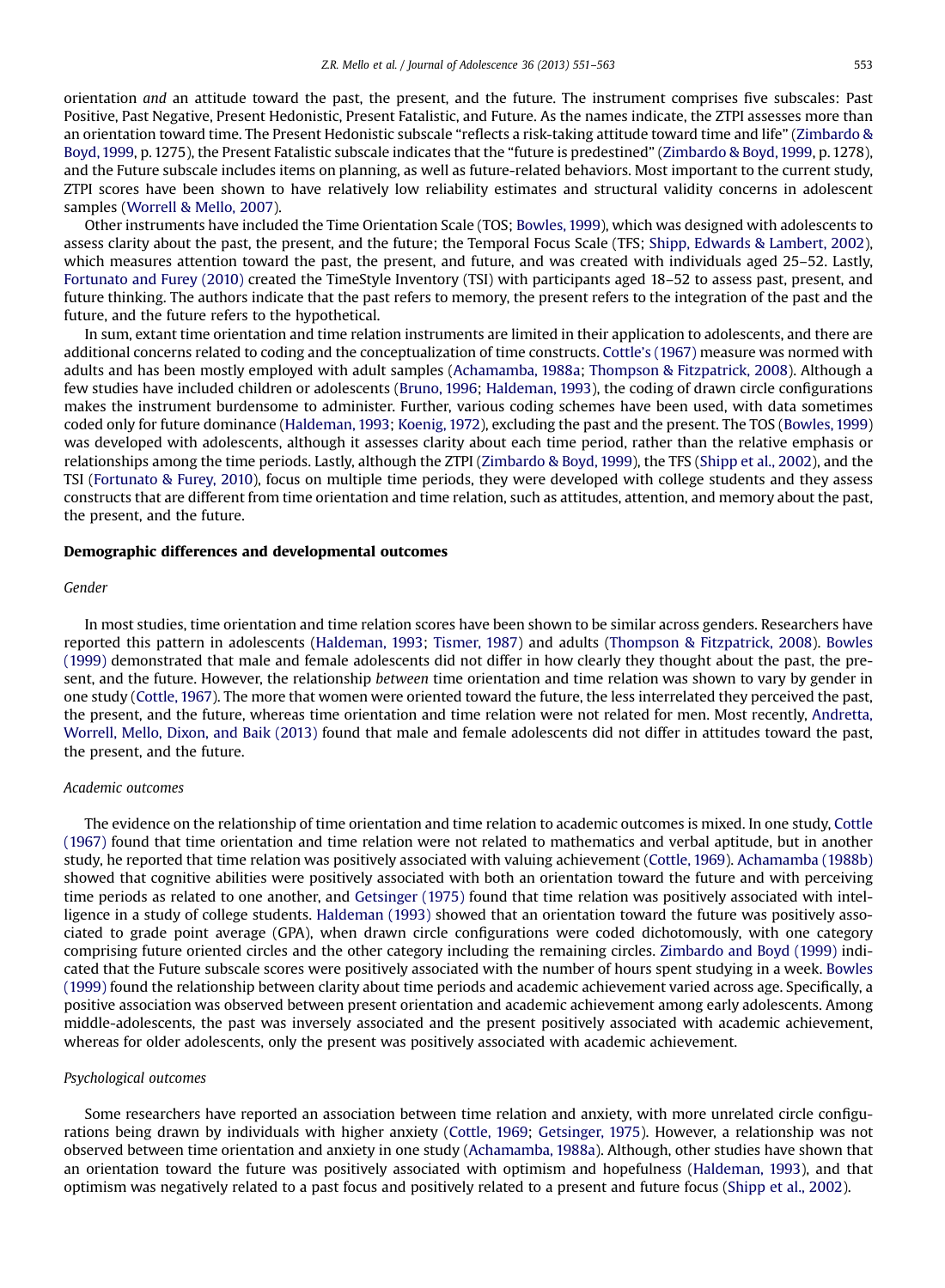# Risky behaviors

Few scholars have investigated the relationship between these time constructs—time orientation and time relation—and risky behaviors. [Koenig \(1972\)](#page-11-0) examined time relation, time dominance, and cigarette smoking in a sample of college students. Results indicated that participants who smoked were less likely to draw circle configurations that included an orientation toward the future or a related view of the past, the present, and the future. Students identified by teachers as at-risk for poor school behaviors were also less likely to draw circles indicating a future orientation than their counterparts [\(Bruno, 1996](#page-11-0)).

Researchers examining risky behaviors have assessed its association with constructs akin to time orientation and time relation. [Brock and Giudice \(1963\)](#page-11-0) conducted an experimental study where participants reported temporal perceptions and were given an opportunity to take money out of an open purse. Results indicated that those who stole described stories less projected into the future compared to their counterparts. Less of an orientation toward the future was also reported by participants who injected drugs compared to their non-injecting counterparts ([Alvos, Gregson, & Ross, 1993\)](#page-10-0). Risk-taking was positively related to a focus on the present and the future, and was not related to focusing on the past ([Shipp et al., 2002](#page-11-0)).

Studies using the ZTPI ([Zimbardo & Boyd, 1999](#page-12-0)) have shown that higher future scores have been related to less sexual activity [\(Rothspan & Read, 1996\)](#page-11-0), less tobacco use [\(Henson et al., 2006](#page-11-0)), less aggression ([Kruger et al., 2008\)](#page-11-0), and fewer risky behaviors ([Schecter & Francis, 2010](#page-11-0)). Scores on the ZPTI's Present Hedonistic scale are also positively related to engaging in a range of risky behaviors such as risky driving, using tobacco, drinking alcohol, and drug use [\(Keough, Zimbardo, & Boyd, 1999;](#page-11-0) [Zimbardo, Keough, & Boyd, 1997](#page-12-0)), although it is not clear if these behaviors are more related to hedonism or a present orientation. Most recently, [McDade et al. \(2011\)](#page-11-0) reported that perceived life chances, a future-oriented construct, was negatively related to cigarette use.

#### The present studies

In these two studies, we posed the following research questions. First, how do adolescents vary in time orientation and time relation? Drawing from the limited prior studies ([Achamamba, 1988a](#page-10-0); [Cottle, 1967;](#page-11-0) [Haldeman, 1993;](#page-11-0) [Thompson &](#page-11-0) [Fitzpatrick, 2008\)](#page-11-0), we expected that the majority of adolescents would report an orientation toward the future and would perceive time periods as unrelated to one another. Second, how do adolescent females and males vary in time orientation and time relation? We expected that males and females would report similar patterns of time orientation and time relation based on the patterns shown in extant studies [\(Cottle, 1969\)](#page-11-0). Third, how does variation in time orientation and time relation predict academic and psychological outcomes and risk taking? Although extant findings are mixed and are based on different instruments than the one used in this study, there is some evidence that future oriented [\(Bruno, 1996;](#page-11-0) [Haldeman, 1993;](#page-11-0) [Koenig,](#page-11-0) [1972](#page-11-0)) and related circle configurations [\(Cottle, 1969;](#page-11-0) [Getsinger, 1975\)](#page-11-0) will be associated with these outcomes. Thus, we expected to observe such patterns in these studies.

## Study 1

## Method

#### Participants

The sample included 301 adolescents (40% female). Participants were aged 12–19 ( $M = 16.07$ ,  $SD = 1.25$ ), with 4 (1.3%) older than 18. Analyses controlling for age did not result in any differences in findings; thus, results are presented without age controlled. Although a sample of convenience, recruitment was designed to obtain a diverse sample, including target schools in two different urban districts, a rural district, and a summer program at a major research university. These strategies yielded a sample with over 20% underrepresented ethnic minorities and a range of socioeconomic status (SES) levels. Self-reported racial/ethnic groups were African American ( $n = 33$ ; 11%), Asian American ( $n = 76$ ; 25%), European American ( $n = 123$ ; 41%), Hispanic ( $n = 31$ ; 10%), Native American ( $n = 3$ ; 1%), and Multi-ethnic/Other ( $n = 34$ , 11%). On average, participants reported their SES as middle-class ( $M = 4.20$ ,  $SD = 1.29$ ) on a scale ranging from 1 (poor) to 7 (wealthy).

## Measures

# Academic achievement

Academic achievement was measured by self-reported GPA ( $M = 3.36$ ,  $SD = 0.65$ ). Adolescents have been shown to be a reliable source for reporting academic information [\(Crockett, Schulenberg, & Petersen, 1987](#page-11-0)).

## Psychological outcomes

We used two instruments to assess psychological outcomes. First, we included the Children's Hope Scale [\(Snyder et al.,1997\)](#page-11-0), a 6-item instrument that assesses individuals' beliefs that they can come up with workable means to goals and initiate and sustain motivation to complete these goals (e.g., "When I have a problem, I come up with lots of ways to solve it"). Response options ranged from 1 (None of the time) to 6 (All of the time), with higher scores indicating greater perceived ability to attain goals. Hope scores have been reliable and valid in past research ([Snyder et al., 1997\)](#page-11-0). In this study, hope scores had acceptable internal consistency,  $\alpha = .82$ . An average score of non-missing values was generated for analyses ( $M = 4.18$ , SD = 0.87).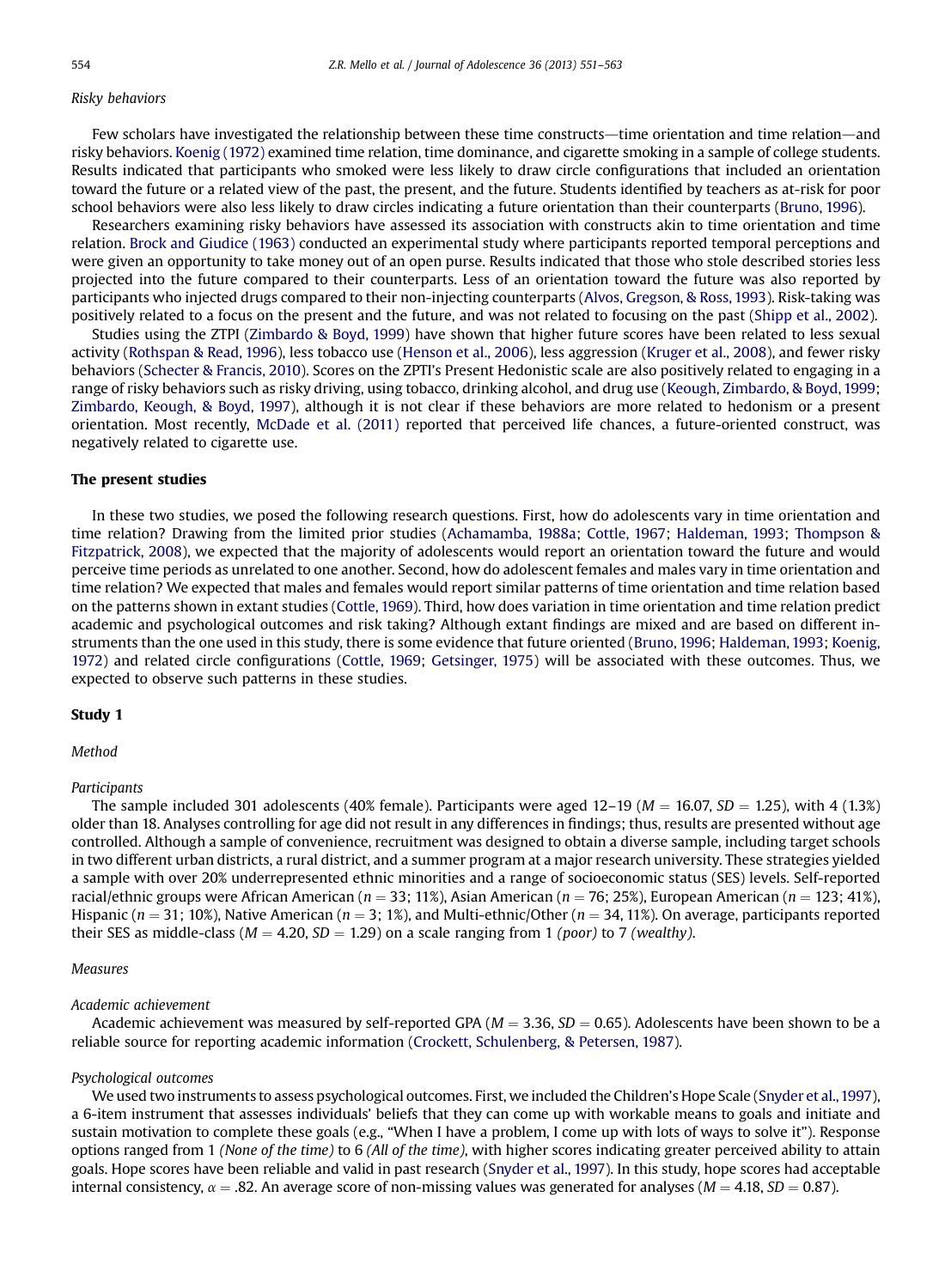Second, we included the Rosenberg Self-Esteem scale [\(Rosenberg, 1965](#page-11-0)). This 10-item scale measures an individual's global self-esteem (e.g., "I feel that I have a number of good qualities"). Response options ranged from 1 (Strongly Disagree) to 4 (Strongly Agree), with greater scores indicating higher self-esteem ( $M = 3.07$ ,  $SD = 0.54$ ). Five of the 10 items are reverse-coded. Other researchers have reported strong internal consistency estimates ( $\alpha = .91$ ; [Sinclair et al., 2010](#page-11-0)) and validity coefficients for self-esteem scores ([Worrell, 2000\)](#page-11-0). Internal consistency for self-esteem scores in this sample were acceptable,  $\alpha = .83$ .

## Time orientation

A preliminary version of the time orientation section of the Adolescent Time Inventory (ATI; [Mello & Worrell, 2007](#page-11-0)) was used to assess adolescents' orientations toward the past, the present, and the future. Orientation was indicated by the size of the circle, with larger circles reflecting more importance being accorded to time periods. Participants indicated which of a set of four circle configurations best described the level of importance they gave to the past, the present, and the future. Specific circle configurations were generated based on a review of the literature (e.g., [Cottle, 1967](#page-11-0)). Participants were given an opportunity to draw their own set of circles if none of those shown reflected their orientation. [Appendix A, Figs. 1](#page-9-0)–4, shows the version used in Study 1. The option to draw circles is not shown.

## Time relation

The time relation section of the ATI ([Mello & Worrell, 2007\)](#page-11-0) was used to measure the degree to which individuals perceived the past, the present, and the future to be related to one another. The relationship among time periods was represented by the overlap of the circles. The three figures presented were identified as linear related, unrelated, and interrelated, in keeping with the literature (e.g., [Cottle, 1967\)](#page-11-0). Participants could draw their own configuration if none of those shown reflected their conception of the relationships among time periods. [Appendix B, Figs. 1](#page-10-0)–3, shows the version used in Study 1. The option to draw circles is not shown.

## Procedure

Data were collected from several public high schools in the Mountain and Western United States and a summer program for academically talented adolescents in a Western state. Participation was solicited with an invitation letter to students and their parents. Study materials were distributed to individuals who returned signed consent and assent forms. In some contexts, students completed the forms in their classes, and in others, they completed the forms at home and returned them to school. All students who returned the study materials were compensated \$10.00 for their participation.

## Results

## Time orientation

[Table 1](#page-5-0) presents the findings with regard to time orientation. Contrary to our hypothesis, the majority of the sample selected present-future (60%), followed by the past-future (21%), the present (11%), and the future (8%) options. Most participants (80%;  $n = 240$ ) chose an existing figure. The rest (18%;  $n = 53$ ) drew a variety of circle combinations, with the most frequent depicting evenly sized—that is, balanced—circles ( $n = 19$ ). With regards to gender, cross-tabulations indicated that males' and females' choice of time orientations did not differ significantly,  $\chi^2(4) = 0.25$ ,  $p = .97$ . ANOVA results indicated statistically significant variation in academic achievement,  $F(3, 210) = 3.56$ ,  $p < .05$ ,  $n^2 = .05$ , and self-esteem,  $F(3, 236) = 2.98$ ,  $p < .05$ ,  $\eta^2 = .04$ , by time orientation, although effect sizes were small, as indicated. Adolescents who were present-future oriented had significantly higher GPAs than those who were present oriented  $(d = .59)$ ; note that all d values are corrected for bias). Participants who were present-future oriented also had significantly higher self-esteem than those who were pastfuture oriented ( $d = .48$ ).

## Time relation

[Table 2](#page-5-0) shows that 53% of the sample selected an interrelated view of time periods, followed by 35% who saw time periods as linearly related, and 12% who chose the unrelated time periods option. The majority of the sample (89%;  $n = 269$ ) selected an existing figure. Among those who drew their own circle configurations, the most commonly drawn consisted of the past positioned alone and the present and future overlapping ( $n = 4$ ). Genders did not vary with regards to time relation,  $\chi^2(3) = 1.94, p = .59.$ 

However, ANOVA indicated that variation in time relation was related to academic achievement,  $F(2, 239) = 7.51$ ,  $p < .001$ ,  $n^2 = .06$ , and hope,  $F(2, 266) = 3.13$ ,  $p < .05$ ,  $n^2 = .02$ . Students who selected the interrelated and linear related figures had significantly higher GPAs than those who selected the unrelated figure ( $d = .57$  and  $d = .48$ , respectively), and those who selected the linear related figure had significantly greater hope scores than those who selected the unrelated ( $d = .48$ ) figure. Time relation was not meaningfully related to self-esteem  $F(2, 266) = 1.14$ ,  $p = .32$ .

#### Discussion

In this study, we examined adolescents' responses to an instrument assessing individual variation in time orientation and time relation. The majority of the sample selected the present-future orientation, and a fifth chose the past-future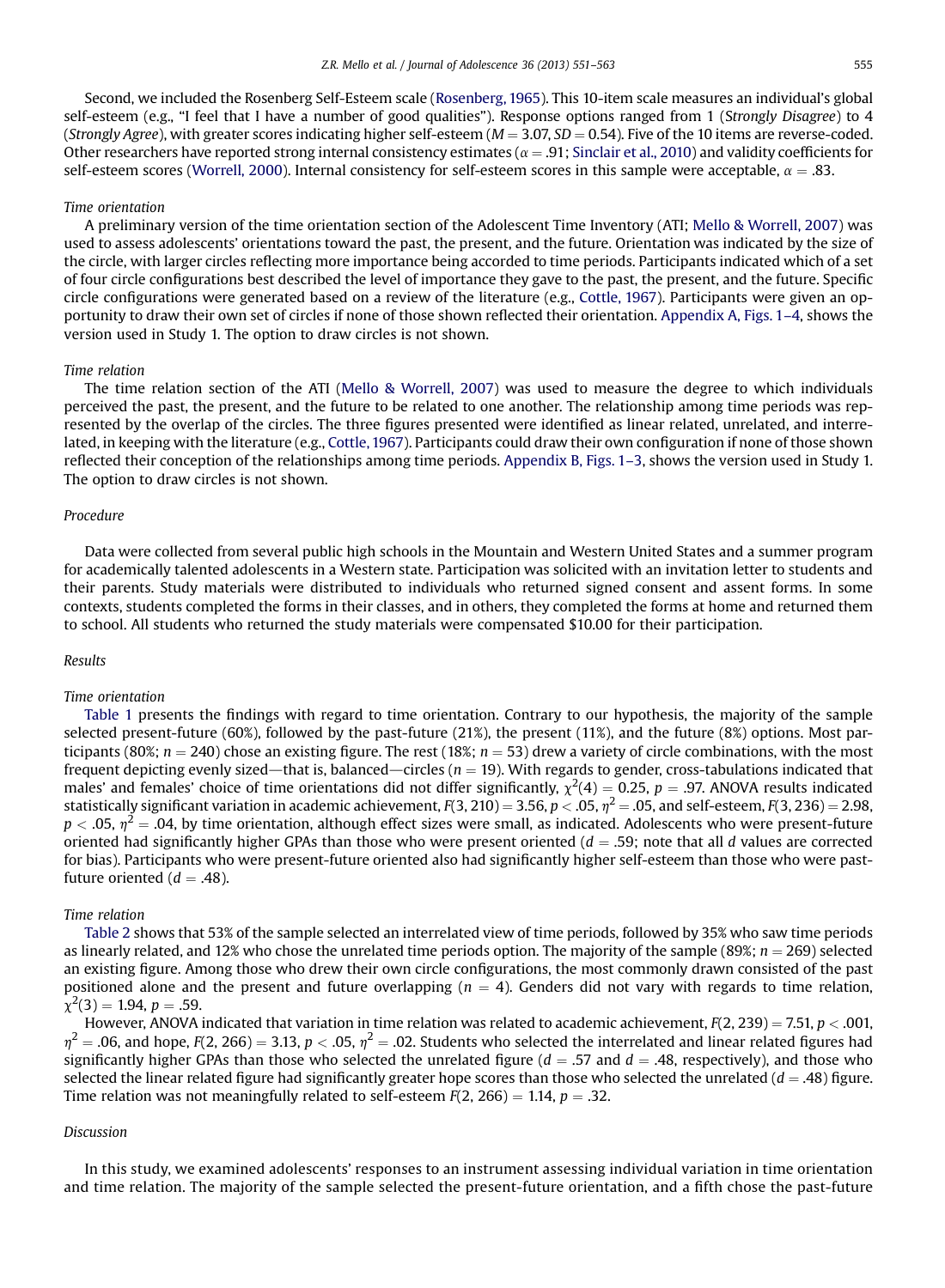## <span id="page-5-0"></span>Table 1

Time orientation distribution, demographic variation, and relationship with developmental outcomes.

| Time Orientation Response Options | Distribution |              | Female       |              | Academic<br>Achievement |                  | Hope             |                  | Self-Esteem          |                      | Risk                |
|-----------------------------------|--------------|--------------|--------------|--------------|-------------------------|------------------|------------------|------------------|----------------------|----------------------|---------------------|
|                                   | Study 1<br>% | Study 2<br>% | Study 1<br>% | Study 2<br>% | Study 1*<br>M(SD)       | Study 2<br>M(SD) | Study 1<br>M(SD) | Study 2<br>M(SD) | Study $1^*$<br>M(SD) | Study $2**$<br>M(SD) | Study 2***<br>M(SD) |
| Balanced<br>$\mathbf{1}$          | N/A          | 29           | N/A          | 55           | N/A                     | 3.07<br>(0.89)   | N/A              | 4.19<br>(0.91)   | N/A                  | 3.07<br>$(.56)^c$    | 1.71<br>(.61)       |
| 2<br>Present-<br>Future           | 60           | 55           | 39           | 56           | 3.47<br>$(0.58)^{a}$    | 3.12<br>(0.80)   | 4.20<br>(0.79)   | 4.14<br>(0.84)   | 3.12<br>$(.51)^{b}$  | 3.11<br>$(.50)^c$    | 1.65<br>$(.53)^d$   |
| $\mathbf{3}$<br>Past-<br>Future   | 21           | 4            | 42           | 56           | 3.41<br>(0.60)          | 3.07<br>(0.76)   | 4.02<br>(0.98)   | 3.92<br>(0.99)   | 2.87<br>$(.56)^{b}$  | 2.92<br>(.59)        | 1.75<br>(.50)       |
| 4 Present                         | 11           | 6            | 37           | 43           | 3.05<br>$(0.87)^{a}$    | 3.13<br>(0.66)   | 4.24<br>(1.00)   | 3.77<br>(0.79)   | 3.08<br>(.47)        | 2.93<br>(.57)        | 1.97<br>$(.74)^d$   |
| 5 Future                          | 8            | 6            | 42           | 44           | 3.20<br>(0.66)          | 2.82<br>(1.08)   | 4.27<br>(0.92)   | 4.15<br>(1.03)   | 2.99<br>(.63)        | 2.81<br>$(.54)^c$    | 1.94<br>$(.83)^d$   |

Note. N/A = response option not included in study. Percentages do not sum to 100 due to rounding. Female percentages are reported per response option. Bonferroni tests used for comparisons.

 $^{\rm a}2$   $>$  4,  $p$   $<$  .03.  $^{\rm b}2$   $>$  3,  $p$   $<$  .03.  $^{\rm c}1$   $>$  5 and 2  $>$  5,  $p$   $<$  .04.  $^{\rm d}2$   $<$  4 and 2  $<$  5,  $p$   $<$  .02.

 $**p* < .05. ***p* < .01.****p* < .001.$ 

orientation. Less than 10% chose future orientation, which contrasts with past research in which the majority of adolescents and adults drew future oriented configurations ([Bruno, 1996](#page-11-0); [Cottle, 1967](#page-11-0); [Haldeman, 1993](#page-11-0)). These results raise questions about the difference in response options. Research in which respondents drew their own circles resulted in a future emphasis, whereas when given the option of future-other combinations, these were chosen overwhelmingly. The findings suggest that adolescents in this study are neither present-oriented nor future-oriented exclusively, but rather concerned about the future in combination with other periods. With regard to time relation, almost 90% of the sample viewed the time periods as interrelated, like a Venn diagram, or linearly related, with the past connecting to the present and the present connecting to the future. This finding also represents a shift from the results reported by [Cottle \(1967\),](#page-11-0) where the majority reported unrelated circles, when circle configurations were drawn rather than chosen.

As hypothesized, there were no gender differences in either time orientation or time relation, but both were related to outcomes. Time orientation was related to academic achievement and self-esteem, but not to hope, with the present-future orientation indicating the more positive relationships. Time relation was related to academic achievement and hope, but it was not related to self-esteem; in this case, the interrelated choice was associated with more positive outcomes. This set the stage for Study 2, where we sought to replicate these findings after revising the instruments.

#### Table 2

Time relation distribution, demographic variation, and relationship with developmental outcomes.

| Time Relation Response Options  |  | Distribution |              | Female       |              | Academic<br>Achievement |                       | Hope               |                       | Self-Esteem    |                      | Risk              |
|---------------------------------|--|--------------|--------------|--------------|--------------|-------------------------|-----------------------|--------------------|-----------------------|----------------|----------------------|-------------------|
|                                 |  | Study 1<br>% | Study 2<br>% | Study 1<br>% | Study 2<br>% | Study $1***$<br>M(SD)   | Study $2***$<br>M(SD) | Study 1<br>M(SD)   | Study $2***$<br>M(SD) | Study<br>M(SD) | Study $2^*$<br>M(SD) | Study 2*<br>M(SD) |
| Interrelated<br>$\mathbf{1}$    |  | 53           | 38           | 41           | 59           | 3.41<br>$(0.61)^{a}$    | 3.26<br>$(0.81)^{b}$  | 4.19<br>(0.82)     | 4.30<br>$(0.81)^d$    | 3.08<br>(.54)  | 3.12<br>(.51)        | 1.64<br>$(.57)^e$ |
| 2 Linear<br>Related             |  | 35           | 20           | 42           | 55           | 3.50<br>$(0.62)^{d}$    | 3.18<br>$(0.77)^{b}$  | 4.34<br>$(0.89)^c$ | 4.09<br>(0.92)        | 3.14<br>(.55)  | 3.09<br>(.58)        | 1.70<br>(.61)     |
| 3 Present-<br>Future<br>Related |  | N/A          | 33           | N/A          | 52           | N/A                     | 2.92<br>$(0.83)^{b}$  | N/A                | 4.02<br>$(0.88)^d$    | N/A            | 3.02<br>(.53)        | 1.73<br>(.53)     |
| 4 Unrelated                     |  | 12           | 10           | 34           | 44           | 2.97<br>$(0.76)^{a}$    | 2.79<br>$(0.89)^{b}$  | 3.91<br>$(0.93)^c$ | 3.93<br>$(0.96)^d$    | 2.95<br>(.51)  | 2.93<br>(.54)        | 1.86<br>$(.71)^e$ |

Note. N/A = response option not included in study. Percentages do not sum to 100 due to rounding. Female percentages are reported per response option. Bonferroni tests used for comparisons.

 $a_1 > 4$  and  $2 > 4$ ,  $p < .004$ .  $b_1 > 3$ ,  $1 > 4$ ,  $2 > 3$ , and  $2 > 4$ ,  $p < .03$ .  $c_2 > 4$ ,  $p < .05$ .  $d_1 > 3$  and  $1 > 4$ ,  $p < .003$ .  $e_4 > 1$ ,  $p < .03$ .  $**p* < .05. ***p* < .01.****p* < .001.$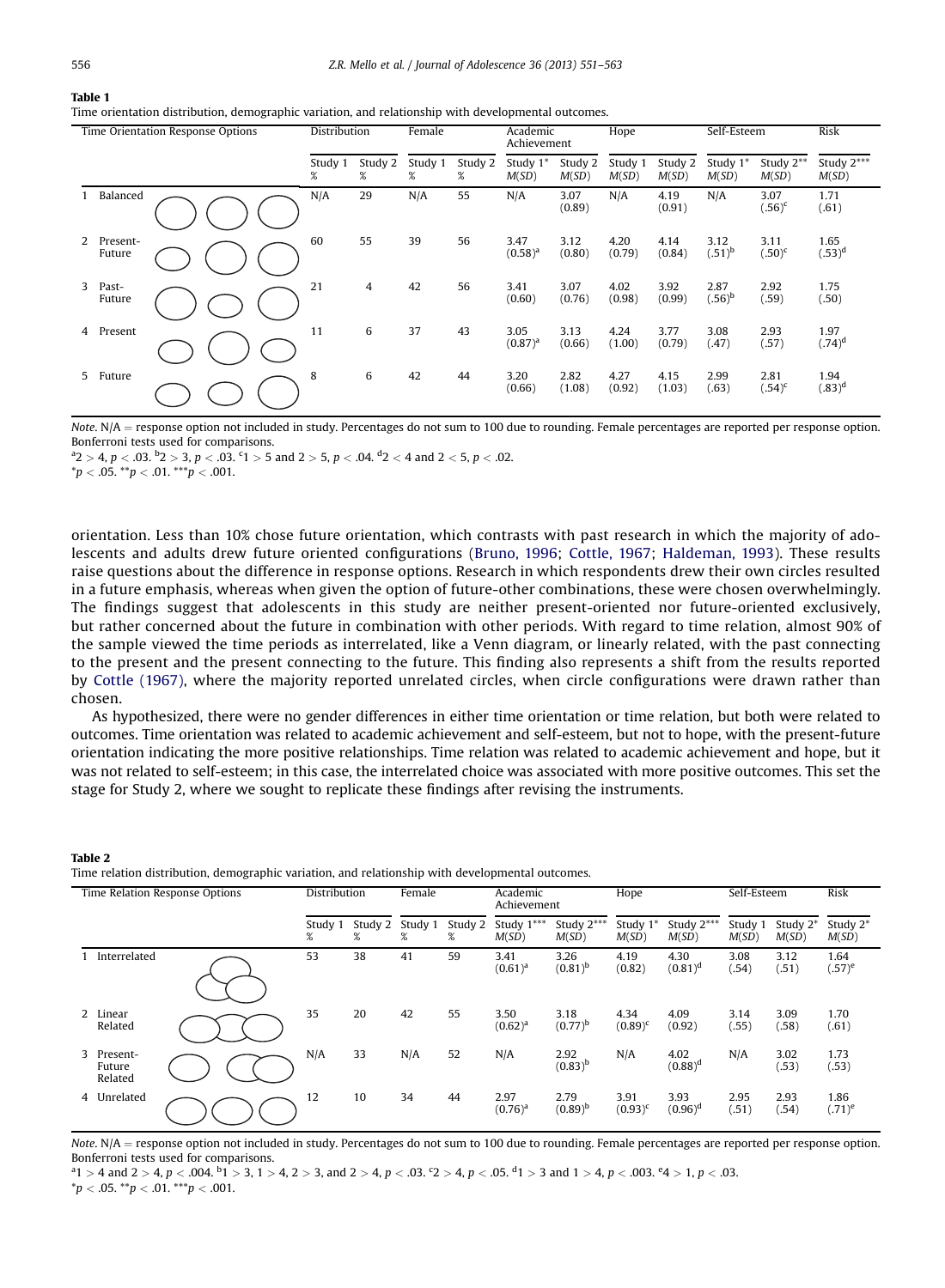## Study 2

In Study 2, we posed the same research questions as Study 1. However, we used a revised version of the time orientation and time relation instruments that included the most frequently drawn configurations from participants who drew their own configurations in Study 1. Specifically, we added the balanced time orientation (three circles of equal size; See [Appendix A,](#page-9-0) [Fig. 5\)](#page-9-0) and the past alone/present-future overlapping option for time relation (See [Appendix B, Fig. 4\)](#page-10-0). We sought to replicate findings from Study 1 in a larger sample, and to extend research on time orientation and time relation to include adolescents' risky behaviors.

In [1999,](#page-12-0) Zimbardo and Boyd contended that a balanced time orientation was optimal, psychologically. This claim has received support in studies of college students [\(Boniwell, Osin, Linley, & Ivanchenko, 2010](#page-10-0)). We postulate that individuals with the healthiest developmental outcomes will be those who hold a balanced perspective, followed by those who are oriented toward two time periods (future and one other), and, finally, those who are oriented toward a single time period. Thus, we hypothesized that individuals choosing a balanced orientation would report higher hope and self-esteem scores and lower risk scores than individuals with other orientations. Based on Study 1, we hypothesized that time relation will be associated with developmental outcomes by the degree of relatedness, with the individuals who perceive relationships among the time periods having more developmental outcomes than peers choosing other configurations. And as in Study 1, we hypothesized that males and females would not differ significantly on time orientation or time relation.

## Method

#### Participants

The sample included 748 (54% female) adolescents aged  $11-20$  ( $M = 15.71$ ,  $SD = 1.53$ ), with 5 (.01%) older than 18. Analyses with age did not change findings; thus, age was not controlled. This was also a sample of convenience, but as in Study 1, we targeted schools with a range of demographic profiles. Self-reported racial/ethnic groups were African American ( $n = 31; 4%$ ), Asian American ( $n = 93$ ; 12%), European American ( $n = 266$ ; 36%), Hispanic ( $n = 78$ ; 10%), Native American ( $n = 129$ ; 17%) and Multi-ethnic/Other ( $n = 112, 15\%$ ). On a scale ranging from 1 (poor) to 7 (wealthy), the average self-reported SES was ( $M = 3.77$ ,  $SD = 1.09$ ).

## Measures and procedure

The same measures were used for academic achievement ( $M = 3.07$ ,  $SD = 0.85$ ), hope ( $\alpha = .81$ ;  $M = 4.14$ ,  $SD = 0.87$ ), and self-esteem ( $\alpha = .84$ ;  $M = 2.63$ ,  $SD = 0.27$ ) as in Study 1. However, time orientation included an additional response option (a balanced orientation) with three identically sized circles for the past, the present, and the future (see [Appendix A, Fig. 5\)](#page-9-0). Time relation also included an additional response option that depicted the past alone and the present and the future overlapping (see [Appendix B, Fig. 4\)](#page-10-0). Lastly, risky behaviors were measured using a 14-item questionnaire that assessed how frequently adolescents' engaged in risk behaviors (e.g., "Have you ever got in trouble with the police?"). Response options ranged from 1 (Never) to 5 (Very Often). An average score of non-missing values was generated ( $\alpha = .88$ ;  $M = 1.71$ , SD = 0.59). The instrument has yielded reliable scores with adolescents ([Worrell & Hale, 2001](#page-11-0)), and at-risk youth obtain significantly and meaningfully higher scores that youth who are not at-risk ([Worrell, 2007](#page-11-0)). We employed the same procedure in recruiting participants and in administering the study surveys as in Study 1.

#### Results

#### Time orientation

Distributions for time orientation responses and gender are displayed in [Table 1.](#page-5-0) The majority of the sample selected the present-future figure, with balanced being chosen by a little less than a third. Genders did not vary among the time orientation responses,  $\chi^2(4)$  = 4.47, p = .35. ANOVAs indicated that time orientation was not related to academic achievement, F(4, 616) = 1.13, p = .34) or hope  $F(4, 715)$  = 2.37, p = .05, but was related to self-esteem,  $F(4, 719)$  = 4.54, p < .01,  $\eta^2$  = .02. Students with a balanced or present-future orientation reported higher self-esteem scores than those with an orientation toward the future ( $d = .47$  & .57, respectively). Additionally, ANOVA showed that students with an orientation toward a single time period—namely the present or the future—had higher risk scores than those with a combined present-future orientation, F(4, 720) = 4.77, p < .001,  $\eta^2$  = .03, d = .41 and .49, respectively. Although scores for students who chose a balanced orientation were not significantly different statistically from other groups of students on hope and risky behavior, these students did report more hope and fewer risk behaviors that students with a present orientation based on effect size (hope,  $d = .49$ ; risk behaviors,  $d = .38$ ).

#### Time relation

[Table 2](#page-5-0) shows that more than 30% of the participants selected interrelated and present-future related, with 20% or less selecting linear related and unrelated circles. As expected, females and males did not differ in time relation,  $\chi^2(3) = 5.72$ ,  $p = .13$ . However, ANOVA indicated that academic achievement,  $F(3, 616) = 9.36$ ,  $p < .001$ ,  $\eta^2 = .04$ , hope,  $F(3, 714) = 6.01$ ,  $p < .001$ ,  $\eta^2 = .02$ , and self-esteem,  $F(3, 718) = 2.96$ ,  $p < .05$ ,  $\eta^2 = .01$  did vary significantly across time relation choices. Students who thought of time as interrelated or linearly related had higher GPAs than those who thought of time as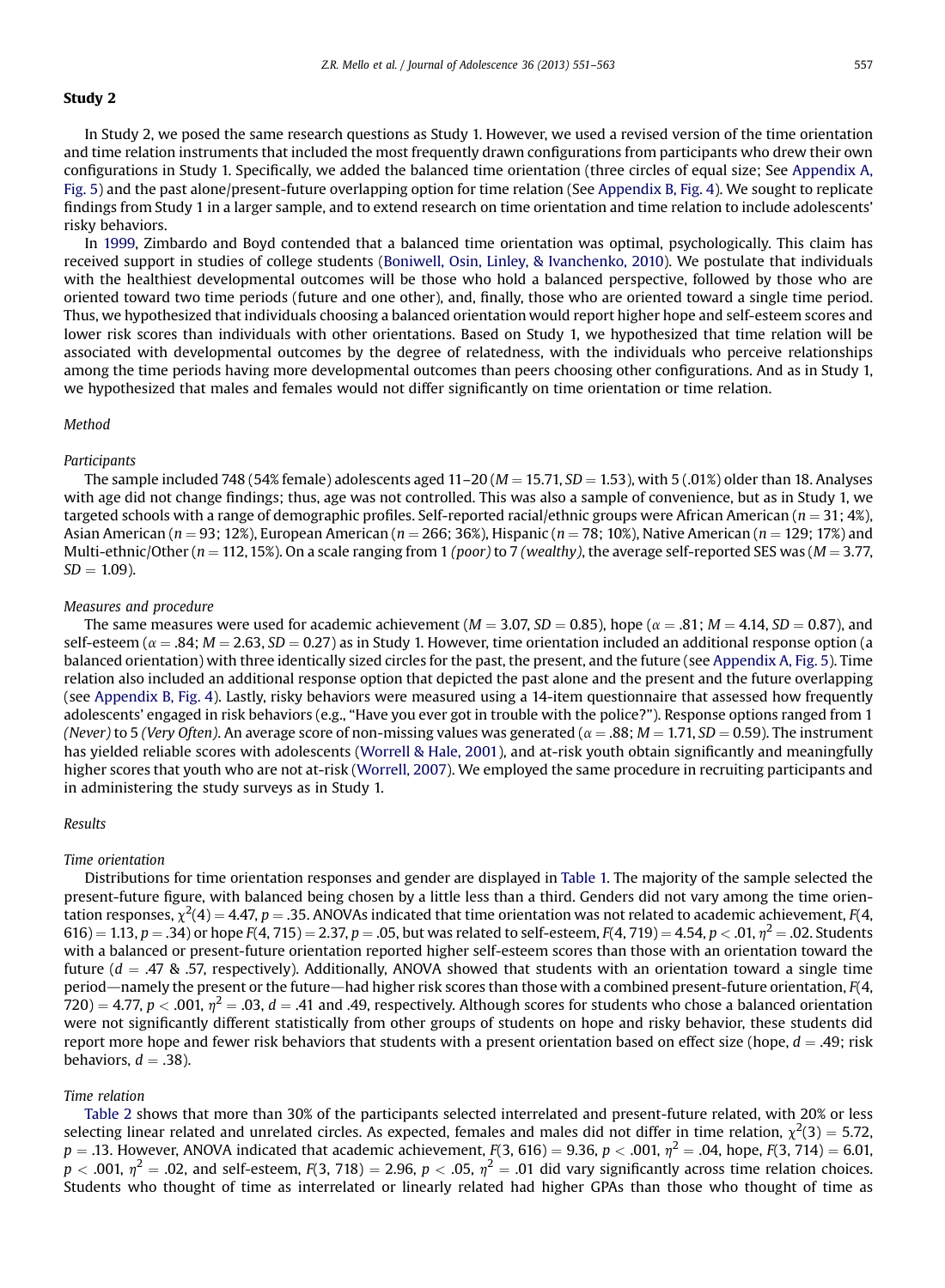present-future related or unrelated, with Cohen's d values ranging from .32 to .57 (*Mdn* = .45). Similarly, those who thought about time as interrelated had higher hope scores than those who thought time was present-future related ( $d = .33$ ) or unrelated  $(d = .44)$ . Time relation was also related to risk behaviors, with participants who thought time periods were unrelated reporting higher risk scores than those who reported time as interrelated,  $F(3, 719) = 3.01$ ,  $p < .05$ ,  $n^2 = .01$ ,  $d = .37$ .

## Discussion

Findings in Study 2 replicated those in Study 1, with more than half of the participants oriented toward both the present and the future, followed by about a third who had a balanced orientation. About a third of the participants' perceived time as interrelated, and another third saw a connection between the present and the future independent of the past. Males and females did not differ in either time orientation or time relation. In this study, time orientation was related to self-esteem and risk behaviors but not to academic achievement and hope, and time relation was related to academic achievement, hope, selfesteem, and risk behaviors.

# General discussion

Time perspective has been described as a powerful predictor of human behavior [\(Lewin, 1942](#page-11-0); [Mello, 2013;](#page-11-0) [Zimbardo &](#page-12-0) [Boyd, 1999](#page-12-0), [2008](#page-12-0)) and a salient topic for understanding adolescents ([Mello, 2013\)](#page-11-0). Current research has examined how attitudes toward the past, the present, and the future have predicted academic and psychological outcomes and substance use [\(Henson et al., 2006;](#page-11-0) [Mello, Bhadare, et al., 2009](#page-11-0); [Mello, Worrell, et al., 2009](#page-11-0)), but time orientation and relation are rarely studied. Although [Cottle \(1967\)](#page-11-0) proposed a unique way to conceptualize and measure these constructs, his instrument is used quite infrequently. We extended Cottle's ideas on time orientation, the emphasis one gives toward each time period, and time relation, the degree one perceives time periods are related to one another, and developed new instruments to assess these concepts.

However, whereas [Cottle \(1967,](#page-11-0) [1969\)](#page-11-0) asked participants to draw circle configurations (using a projective methodology), we offered them fixed configurations from which to choose, a more objective methodology. There has been considerable controversy about the use of projective tests related to the reliability of the scores and validity of the inferences drawn [\(Hilsenroth, 2004;](#page-11-0) [Leichtman, 2004;](#page-11-0) [Seitz, 2001\)](#page-11-0). Although some of these concerns can be alleviated with the use of objective and well-validated coding schemes, the Circles Test ([Cottle, 1967\)](#page-11-0) raises additional concerns as the stimuli that have to be coded—respondents' drawings—are not standard or standardized. Thus, even with an objective coding system, the Circles Test ([Cottle, 1967\)](#page-11-0) can be misinterpreted on the basis of the respondents' facility in drawing circles. In this study, we used circles of a standard size (small, large) and examined the scores with regards to gender, academic and psychological outcomes, and risky behaviors in adolescents. We now briefly discuss the findings in each of these areas.

## Individual variation

Consistent with theoretical discussions [\(Lewin, 1942;](#page-11-0) [Mello, 2013;](#page-11-0) [Zimbardo & Boyd, 1999](#page-12-0)), results showed similar individual variation in time orientation and time relation across both studies. Time orientation results suggest that the majority of adolescents have present-future orientations, followed by a balanced orientation. As noted, these findings differ from earlier studies using the original Circles Test ([1967](#page-11-0)). However, they also differ from the majority of studies, which contend that adolescents are primarily future oriented [\(Landau, 1976](#page-11-0); [Nurmi, Liiceanu, & Liberska, 1999\)](#page-11-0). This difference may be because adolescents are frequently asked to choose one among the time periods, rather than being able to choose combined periods as in the current study.

The time relation findings yielded similar results. They showed that most adolescents viewed time periods as interrelated and that few reported an unrelated view. This finding is also strikingly different from most results with college students and other adult samples in which the majority of participants drew unrelated circles ([Achamamba, 1988a](#page-10-0); [Brown & Herring, 1998;](#page-11-0) [Cottle, 1967;](#page-11-0) [Thompson & Fitzpatrick, 2008](#page-11-0)). Since there are no other studies of time relation measured in this way in adolescents, it is not clear if these results are anomalous or represent a developmental difference in time relations between adolescents and adults. Given that the instruments are new, it will be important for research to replicate these patterns and to conduct comparative studies involving different developmental stages as well as longitudinal studies to examine age-related change. Validity studies also need to be conducted with these instruments and existing measures that assess time perspective.

## Gender

Our study extends findings on gender in adults to adolescents. Specifically, similar to prior research with adults [\(Thompson & Fitzpatrick, 2008](#page-11-0)), we demonstrated that adolescent males and females do not differ on time orientation and time relation. Our findings are also similar to studies with adolescents that employed Cottle'[s \(1967\)](#page-11-0) original projective test [\(Haldeman, 1993;](#page-11-0) [Tismer, 1987\)](#page-11-0). Combined, the evidence shows adolescent males and females are quite similar to each other in time orientation and time relation.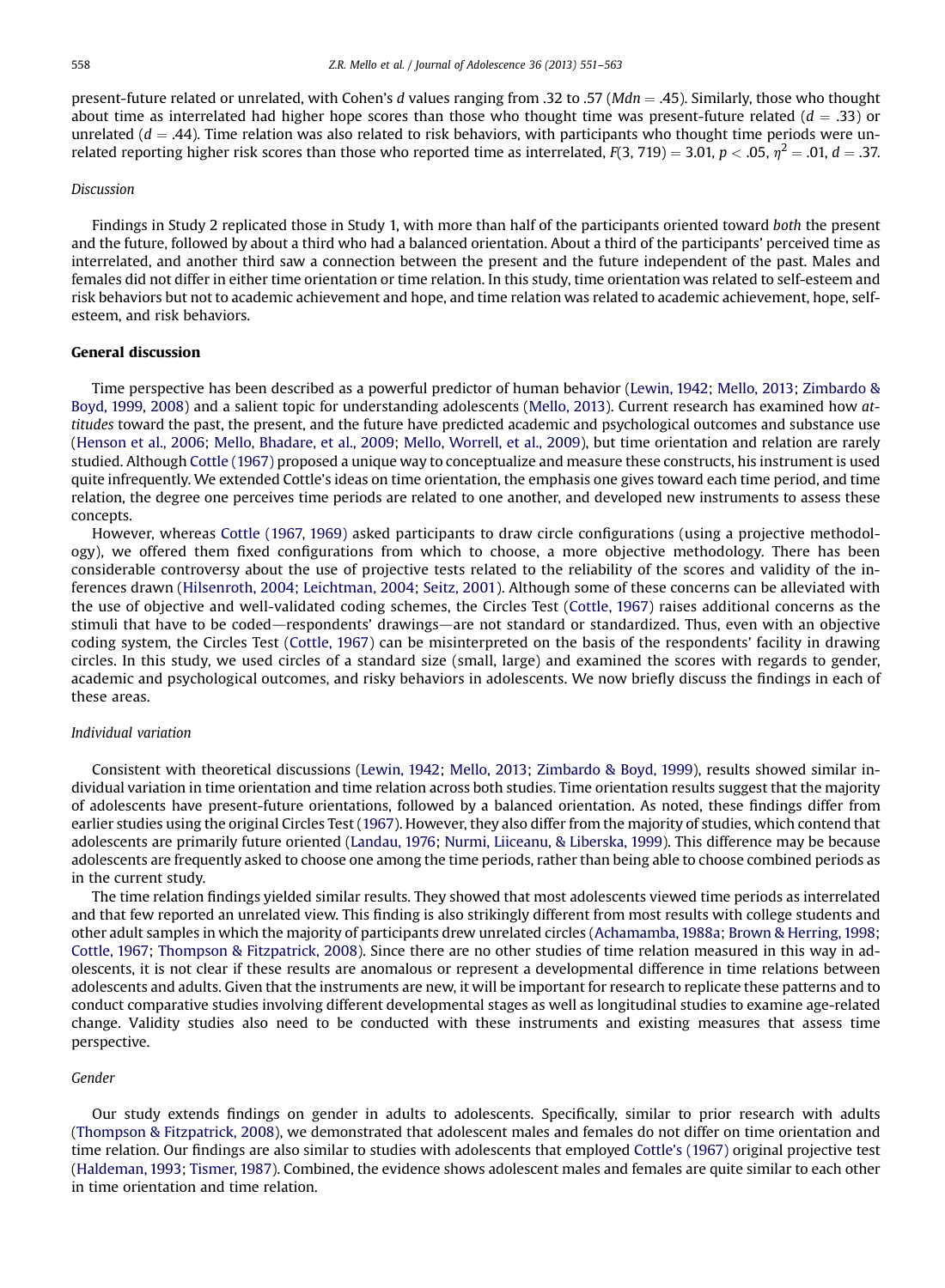## Academic outcomes

A relationship between time orientation and academic achievement was observed only in Study 1, with adolescents who were oriented solely toward single time periods reporting lower GPAs than their counterparts who were oriented toward multiple time periods. There are also mixed findings in the literature ([Cottle, 1967](#page-11-0); [Haldeman, 1993\)](#page-11-0). One problem with this literature is that different measures of time orientation have been used. Research is needed that employs the same measure of time orientation.

Time relation was related to academic achievement in both studies; adolescents who perceived the time periods to be interrelated reported higher GPAs than their counterparts who perceived the time periods to be unrelated. This finding is consistent with previous research that utilized projective methods ([Cottle, 1969](#page-11-0)). One interpretation of this finding is that adolescents who are able to consider how past actions are connected with current and future states are more likely to be motivated in school. This finding is supported by expectancy-value theory, which purports that adolescents are motivated to achieve outcomes in the present when they perceive that such outcomes have value for the future ([Eccles &](#page-11-0) Wigfi[eld, 2002](#page-11-0)). However, the results suggest that the past may also play a role, as individuals who chose the presentfuture related configuration had lower GPAs than those who chose configurations in which all three time periods are related.

## Psychological outcomes

Two psychological constructs—self-esteem and hope—were examined in relation to time orientation and time relation. Researchers have proposed that a balanced orientation toward time is ideal ([Boniwell et al., 2010;](#page-10-0) [Zimbardo & Boyd, 1999](#page-12-0)). Results from Study 1 and 2 indicate that self-esteem was highest for adolescents who chose the present-future orientation and lowest for adolescents who chose the past-future orientation. These results suggest that the balanced orientation is not necessarily the only optimal orientation toward time.

Time orientation was not related to hope scores in either study. It is possible that a relationship may exist between these two constructs in clinical populations, as research with adult inpatients aged 18–60 has shown future orientation to be negatively related to depression ([Breier-Williford & Bramlett, 1995](#page-11-0)). Time relation was related to self-esteem and hope in both studies, with the interrelated and linear related views of the time periods associated with higher self-esteem and hope than the present-future related and the unrelated views. The group with the unrelated view had the lowest scores across both constructs. These results are consistent with past research examining time relation and anxiety ([Cottle, 1969](#page-11-0)), and the fact that the majority of adolescents do not have unrelated views of time is a potentially positive sign for their psychological well being.

## Risky behaviors

As described by theory ([Lewin, 1942](#page-11-0); [Mello, 2013;](#page-11-0) [Zimbardo & Boyd, 1999\)](#page-12-0), differences in time orientation and time relation predicted risky behaviors in adolescents. Specifically, adolescents who were oriented to the present-only or futureonly engaged in more risky behaviors than their counterparts, and adolescents with a present-future orientation engaged in the fewest risky behaviors. The current findings support the contention that a present orientation is a risk factor for risk behavior, but suggest that this is not the only time orientation that is risky. The future alone also yielded higher risk, and the orientation related to the least risky behavior was not balanced but present-future. These findings also highlight the importance of focusing on multiple time periods, in contrast with research that has focused exclusively on the future time period ([Nurmi, 1991](#page-11-0)). The results suggest that a different pattern of results emerges when time is conceptualized in terms of the past, the present, and the future.

With regards to time relation, adolescents who perceived the past, the present, and the future as unrelated reported engaging in more risky behaviors than their counterparts, whereas those who viewed the three time periods as interrelated engaged in the fewest risky behaviors. These results parallel prior findings of studies that have employed other instruments ([Henson et al., 2006](#page-11-0); [Koenig, 1972;](#page-11-0) [Kruger et al., 2008](#page-11-0)). It would be useful for research to replicate these findings with adolescents who engage in other risky-behaviors, such as substance use.

# Limitations and conclusions

These two studies are not without limitations. First, the research design was cross-sectional, which limits our ability to assess developmental changes. Longitudinal research that includes multiple age-groups would be beneficial in highlighting how the observed relationships change with age. Second, all variables were self-reported. Future research should include reports from multiple observers of adolescents, such as parents and teachers. Third, the sample in Study 2 did not engage in a lot of risky behaviors. It is possible that larger effects would be observed in at-risk and delinquent populations that engage in more risky behaviors. Finally, the results of this study warrant replication given that the data were drawn from convenience samples and that some findings were not the same across the two studies.

Limitations notwithstanding, the study yielded some interesting results. We examined two new instruments designed to assess time orientation and time relation in two independent samples of adolescents, and evidence from the two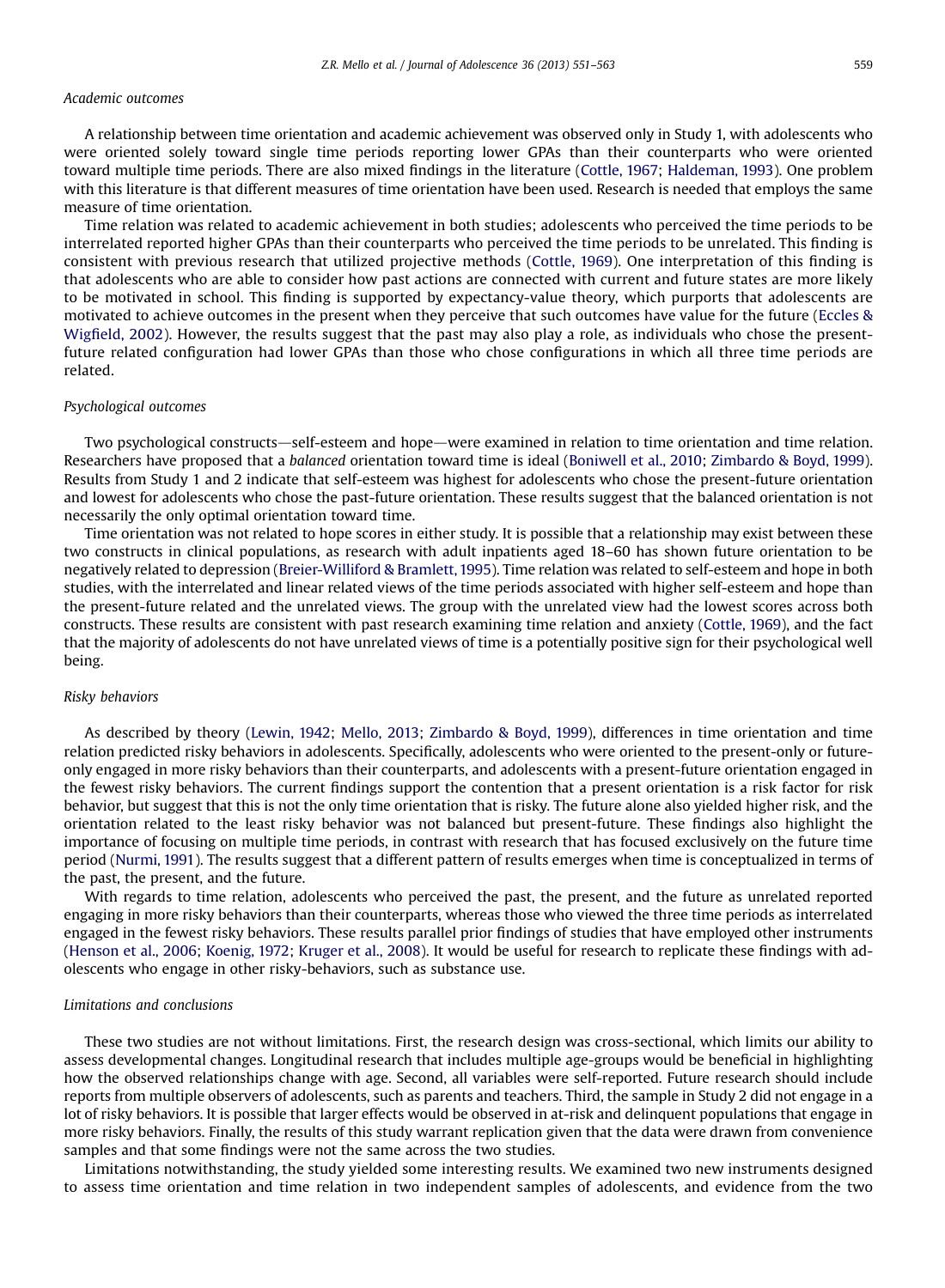<span id="page-9-0"></span>studies indicates that the instruments yielded scores that were generally consistent in distribution and gender variation, and were related to academic achievement, hope, self-esteem, and risky behaviors. In sum, time orientation and time relation are promising concepts for expanding our understanding of time perspective's relationship to adolescent development and behavior, and these new instruments may be useful tools in that endeavor.

# Appendix A

# Time orientation

Instructions: Select one figure below that shows how important the past, the present, and the future are to you, with larger circles being more important to you.

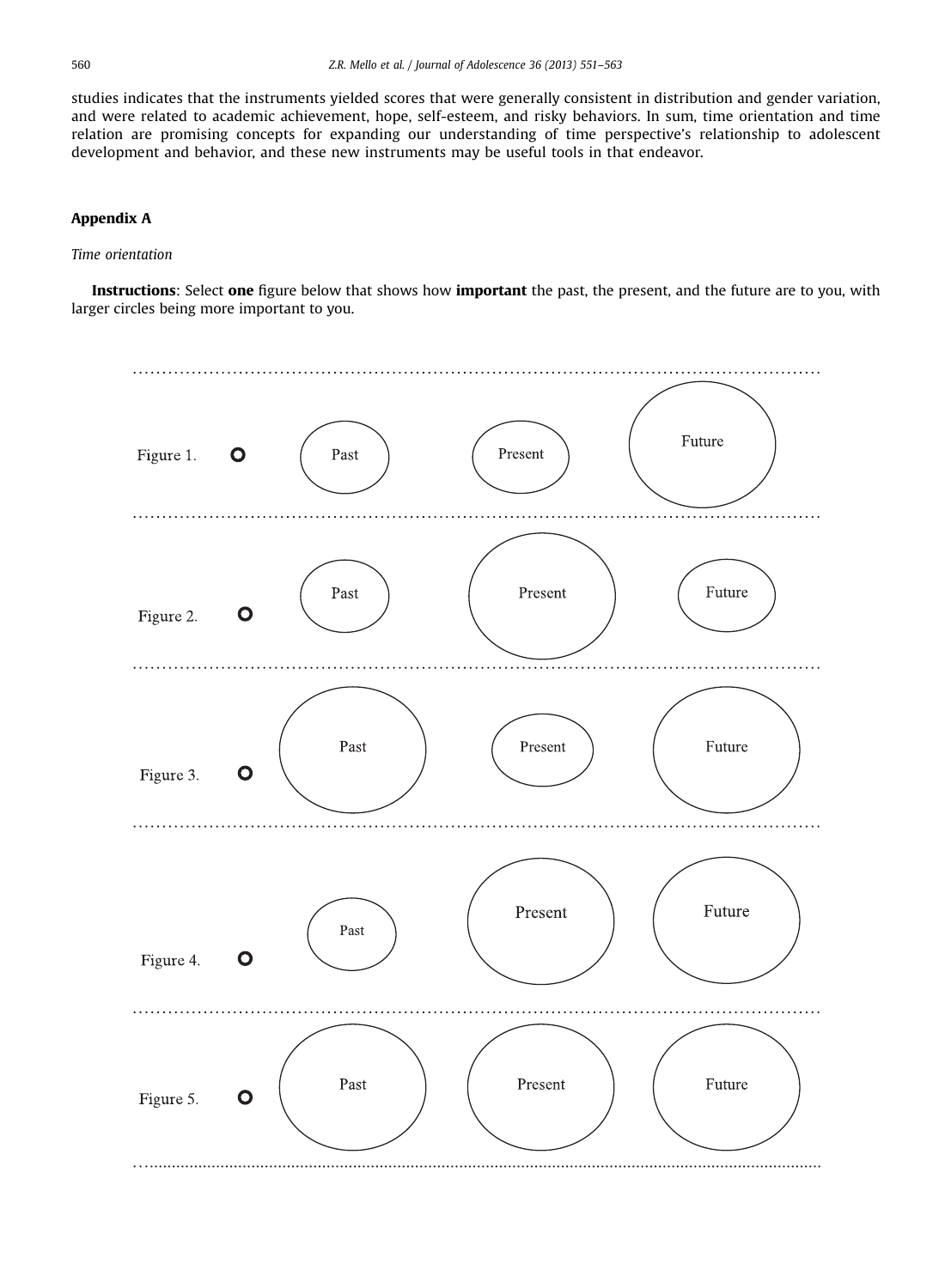## <span id="page-10-0"></span>Appendix B

Time relation

Instructions: Select one figure below that shows how you view the relationship among the past, the present, and the future.



# References

Achamamba, B. (1988a). Anxiety and temporal experience. Journal of Indian Psychology, 7, 1–6.

Achamamba, B. (1988b). Perceptions of time and cognitive efficiency. Journal of Psychological Researches, 33, 63–67.

Alvos, L., Gregson, R., & Ross, M. (1993). Future time perspective in current and previous injecting drug users. Drug and Alcohol Dependence, 3, ,193–197. [http://dx.doi.org/10.1016/0376-8716\(93\)90072-X](http://dx.doi.org/10.1016/0376-8716(93)<?thyc=10?>90072-X<?thyc?>).

Andretta, J. R., Worrell, F. C., Mello, Z. R., Dixson, D. D., & Baik, S. H. (2013). Demographic group differences in adolescents' time attitudes. Journal of Adolescence, 36, 289–301.

Boniwell, I., Osin, E., Linley, A. P., & Ivanchenko, G. V. (2010). A question of balance: time perspective and well-being in British and Russian sample. The Journal of Positive Psychology, 5, 24–40. [http://dx.doi.org/10.1080/17439760903271181.](http://dx.doi.org/10.1080/17439760903271181)

Bowles, T. (1999). Focusing on time orientation to explain adolescent self-concept and academic achievement: part II testing a model. Journal of Applied Health Behavior, 1, 1–8.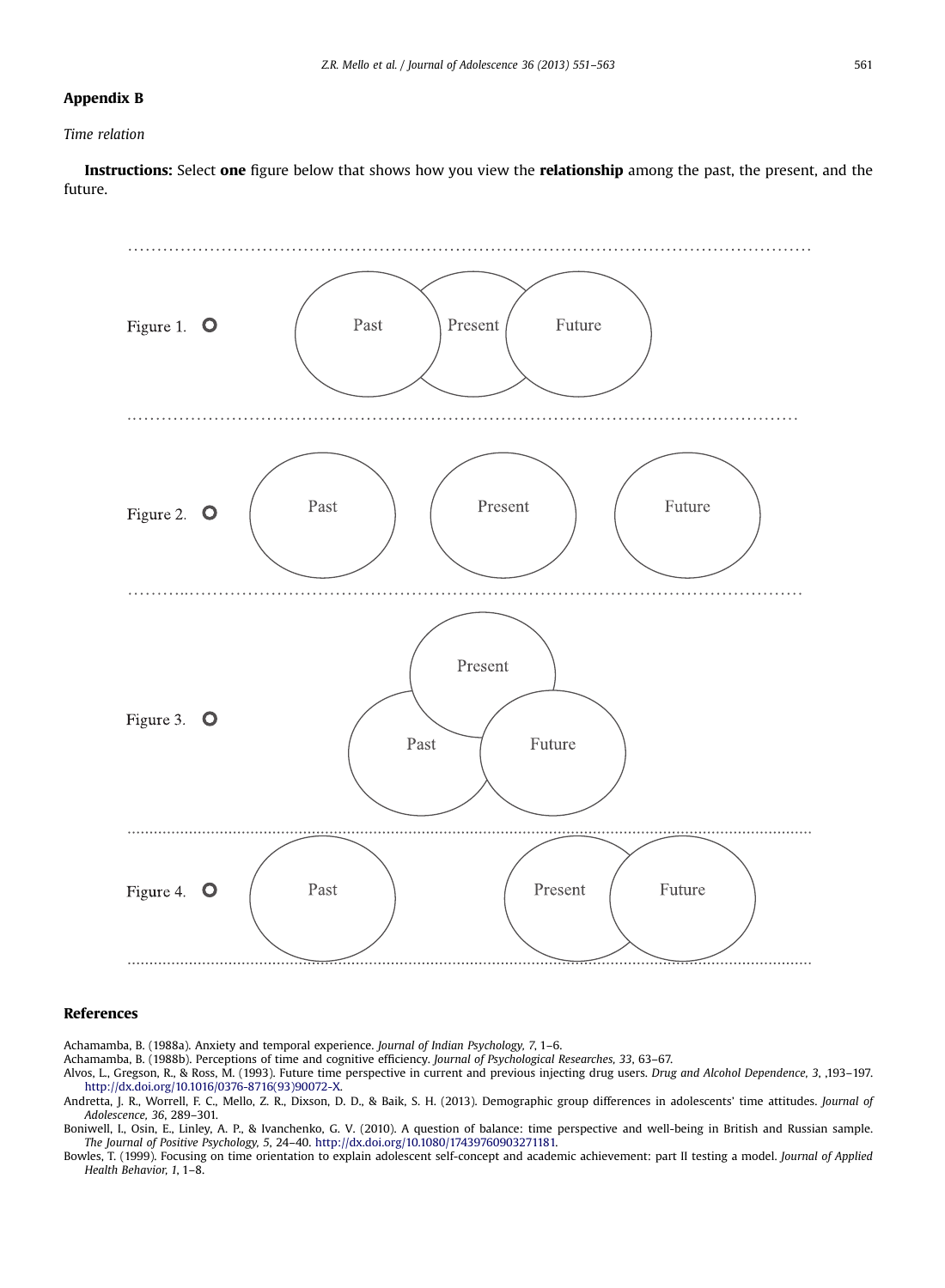<span id="page-11-0"></span>Breier-Williford, S., & Bramlett, R. K. (1995). The perspective of substance abuse patients: comparison of the scales in Stanford Time Perspective Inventory, Beck Depression Inventory, and Beck Hopelessness Scale. Psychological Reports, 77, 899–905. [http://dx.doi.org/10.2466/pr0.1995.77.3.899.](http://dx.doi.org/10.2466/pr0.1995.77.3.899)

Brock, T. C., & Giudice, C. D. (1963). Stealing and time orientation. Journal of Abnormal and Social Psychology, 66, 91–94. [http://dx.doi.org/10.1037/h0042834.](http://dx.doi.org/10.1037/h0042834) Brown, R. B., & Herring, R. (1998). The circles of time: an exploratory study in measuring temporal perceptions within organizations. Journal of Managerial

Psychology, 13, 580–602. Bruno, J. E. (1996). Time perceptions and time allocation preferences among adolescent boys and girls. Adolescence, 31, 109–126.

Buhl, M., & Linder, D. (2009). Time perspectives in adolescence: measurement, profiles and links with personality characteristics and scholastic experience.

Diskurs Kindheits und Jungendforschung, 2, 197–216. Cottle, T. J. (1967). The Circles Test: an investigation of perceptions of temporal relatedness and dominance. Journal of Projective Techniques & Personality Assessment, 31, 58–71. http://dx.doi.org/10.108010091651X.1967.10120417.

Cottle, T. J. (1969). Temporal correlates of the achievement value and manifest anxiety. Journal of Counseling and Clinical Psychology, 5, 541–550. [http://dx.](http://dx.doi.org/10.1037/h0028290) [doi.org/10.1037/h0028290](http://dx.doi.org/10.1037/h0028290).

Crockett, L. J., Schulenberg, J. E., & Petersen, A. C. (1987). Congruence between objective and self-report data in a sample of young adolescents. Journal of Adolescent Research, 2, 383–392. <http://dx.doi.org/10.1177/074355488724006>.

Eccles, J. S., & Wigfield, A. (2002). Motivational beliefs, values, and goals. Annual Review of Psychology, 53, 109–130. [http://dx.doi.org/10.1146/annurev.psych.](http://dx.doi.org/10.1146/annurev.psych.53.100901.135153) [53.100901.135153](http://dx.doi.org/10.1146/annurev.psych.53.100901.135153).

Erikson, E. (1968). Identity: Youth and crisis (1st ed.). New York, NY: Norton.

Fortunato, V. F., & Furey, J. T. (2010). The theory of mind time: the relationships between thinking perspective and time perspective, 48, 436-441. [http://dx.](http://dx.doi.org/10.1016/j.paid.2009.11.015) [doi.org/10.1016/j.paid.2009.11.015](http://dx.doi.org/10.1016/j.paid.2009.11.015).

Getsinger, S. H. (1975). Temporal relatedness: personality and behavioral correlates. Journal of Personality Assessment, 39, 405-408. [http://dx.doi.org/10.](http://dx.doi.org/10.1207/s15327752jpa3904_14) [1207/s15327752jpa3904\\_14.](http://dx.doi.org/10.1207/s15327752jpa3904_14)

Haldeman, D. H. (1993). The Cottle Circle Test: Its validity for identifying adolescent time perspective. Unpublished dissertation, State College, PA: The Pennsylvania State University.

Henson, J. M., Carey, M. P., Carey, K. B., & Maisto, S. A. (2006). Associations among health behaviors and time perspective in young adults: model testing with boot-strapping replication. Journal of Behavioral Medicine, 29, 127–137. <http://dx.doi.org/10.1007/s10865-005-9027-2>.

Hilsenroth, M. J. (2004). Projective assessment of personality and psychopathology: an overview. In M. J. Hilsenroth, D. L. Segal, & M. Hersen (Eds.). Personality assessment: Vol. 2. Comprehensive handbook of psychological assessment (pp. 283–296). Hoboken, NJ: Wiley.

Keough, K. A., Zimbardo, P. G., & Boyd, J. N. (1999). Who's smoking, drinking, and using drugs? Time perspective as a predictor of substance use. Basic and Applied Psychology, 21, 149–164. [http://dx.doi.org/10.1207/15324839951036498.](http://dx.doi.org/10.1207/15324839951036498)

Koenig, F. (1972). Perception of time and cigarette smoking among college students. Perceptual and Motor Skills, 34, 621–622. [http://dx.doi.org/10.2466/pms.](http://dx.doi.org/10.2466/pms.1972.34.2.621) [1972.34.2.621.](http://dx.doi.org/10.2466/pms.1972.34.2.621)

Kruger, D. J., Reischl, T. M., & Zimmerman, M. A. (2008). Time perspective as a mechanism for functional developmental adaptation. Journal of Social, Evolutionary, and Cultural Psychology, 2, 1–22.

Landau, S. F. (1976). Delinquency, institutionalization, and time orientation. Journal of Consulting and Clinical Psychology, 44, 745–759. [http://dx.doi.org/10.](http://dx.doi.org/10.1037/0022-006X.44.5.745) [1037/0022-006X.44.5.745](http://dx.doi.org/10.1037/0022-006X.44.5.745).

Leichtman, M. (2004). Projective tests: the nature of the tasks. In M. J. Hilsenroth, D. L. Segal, & M. Hersen (Eds.). Personality assessment: Vol. 2. Comprehensive handbook of psychological assessment (pp. 297–314). Hoboken, NJ: Wiley.

Lewin, K. (1942). Time perspective and morale. In K. Lewin (Ed.), Resolving social conflicts and field theory in social science (pp. 80–93). Washington, DC: American Psychological Association.

McDade, T. W., Chyu, L., Duncan, G. J., Hoyt, L. T., Doane, L. D., & Adam, E. K. (2011). Adolescents' expectations for the future predict health behaviors. Social Science Medicine, 73, 391–398. [http://dx.doi.org/10.1016/j.socscimed.2011.06.005.](http://dx.doi.org/10.1016/j.socscimed.2011.06.005)

McKay, M. T., Cole, J. C., Sumnall, H. R., & Goudie, A. J. (2012). Framing health messages for adolescents: should we use objective time periods, temporal benchmarks, or both? Journal of Youth Studies, 15, 351–368 [http://dx.doi.org/10.1080/13676261.2012.663897.](http://dx.doi.org/10.1080/13676261.2012.663897)

Mello, Z. R. (in press). The past, the present, and the future: A conceptual model of time perspective in adolescence. Time perspective: Theory, research and application : Essays in Honor of Philip G. Zimbardo.

Mello, Z. R., Bhadare, D., Fearn, E. J., Galaviz, M. M., Hartmann, E. S., & Worrell, F. C. (2009). The window, the river, and the novel: examining adolescents' conceptions of the past, the present, and the future. Adolescence, 44, 539–556.

Mello, Z. R., & Worrell, F. C. (2007). The adolescent time inventory-English. Berkeley: University of California. Retrieved from: [http://www.uccs.edu/zmello/ati.](http://www.uccs.edu/zmello/ati.html) [html.](http://www.uccs.edu/zmello/ati.html)

Mello, Z. R., Worrell, F. C., & Andretta, J. R. (2009). Variation in how frequently adolescents think about the past, the present, and the future in relation to academic achievement. Research on Child and Adolescent Development [Diskurs Kindheits- und Jugendforschung], 2, 173–183.

Nurmi, J. E. (1991). How do adolescents see their future? A review of the development of future orientation and planning. Developmental Review, 11, 1–59. [http://dx.doi.org/10.1016/0273-2297\(91\)90002-6.](http://dx.doi.org/10.1016/0273-2297(91)90002-6)

Nurmi, J. E., Liiceanu, A., & Liberska, H. (1999). Future-oriented interests. In F. D. Alsaker, & A. Flammer (Eds.), The adolescent experience: European and American adolescents in the 1990s (pp. 85–98). Mahwah, NJ: Lawrence Erlbaum.

Piaget, J. (1955). The development of time concepts in the child. In P. H. Hoch, & J. Zubin (Eds.), Psychopathology of childhood (pp. 34–44). New York, NY: Grube and Stratton.

Rosenberg, M. (1965). Society and the adolescent self-image. Princeton, NJ: Princeton University Press.

Rothspan, S., & Read, S. J. (1996). Present versus future time perspective and HIV risk among heterosexual college students. Healthy Psychology, 15, 131–134. [http://dx.doi.org/10.1037/0278-6133.15.2.131.](http://dx.doi.org/10.1037/0278-6133.15.2.131)

Schecter, D., & Francis, C. M. (2010). A life history approach to understanding youth time preference. Human Nature, 21, 140–164. [http://dx.doi.org/10.1007/](http://dx.doi.org/10.1007/s12110-010-9084-2) [s12110-010-9084-2](http://dx.doi.org/10.1007/s12110-010-9084-2).

Seitz, J. A. (2001). A cognitive-perceptual analysis of projective tests used with children. Perceptual and Motor Skills, 93, 505–522. [http://dx.doi.org/10.2466/](http://dx.doi.org/10.2466/PMS.93.5.505-522) [PMS.93.5.505-522.](http://dx.doi.org/10.2466/PMS.93.5.505-522)

Shipp, A. J., Edwards, J. R., & Lambert. (2002). Conceptualization and measurement of temporal focus: the subjective experience of the past, present, and future. Organizational Behavior and Human Decision Processes, 110, 1–22. [http://dx.doi.org/10.1006/obhd.2001.2988.](http://dx.doi.org/10.1006/obhd.2001.2988)

Sinclair, S. J., Blais, M. A., Gansler, D. A., Sandberg, E., Bistis, K., & LoCicero, A. (2010). Psychometric properties of the Rosenberg Self-Esteem Scale: overall and across demographic groups living within the United States. Evaluation & the Health Professions, 33, 56-80. [http://dx.doi.org/10.1177/0163278709356187.](http://dx.doi.org/10.1177/0163278709356187)

Snyder, C. R., Hoza, B., Pelham, W. E., Rapoff, M., Ware, L., Danovsky, M., et al. (1997). The development and validation of the Children's Hope Scale. Journal of Pediatric Psychology, 22, 339–421. [http://dx.doi.org/10.1093/jpepsy/22.3.399.](http://dx.doi.org/10.1093/jpepsy/22.3.399)

Thompson, C. W., & Fitzpatrick, J. J. (2008). Positive health practices and temporal perspective in low-income adults. Journal of Clinical Nursing, 17, 1708–1717. <http://dx.doi.org/10.1111/j.1365-2702.2007.02224.x>.

Tismer, K. G. (1987). Psychological aspects of temporal dominance during adolescence. Psychological Reports, 61, 647–654. [http://dx.doi.org/10.2466/pr0.](http://dx.doi.org/10.2466/pr0.1987.61.2.647) [1987.61.2.647.](http://dx.doi.org/10.2466/pr0.1987.61.2.647)

Worrell, F. C. (2000). The reliability and utility of self-concept instruments with at-risk populations. The Journal of At-Risk Issues, 7(1), 31-41.

Worrell, F. C. (2007, Spring). Talented students and resilient at-risk students: similarities and differences [Electronic version]. Gifted Children, 1(2), 2-5. Retrieved from: [http://docs.lib.purdue.edu/giftedchildren/vol1/iss2/2/.](http://docs.lib.purdue.edu/giftedchildren/vol1/iss2/2/)

Worrell, F. C., & Hale, R. L. (2001). The relationship of hope in the future and perceived school climate to school completion. School Psychology Quarterly, 16, 370–388. [http://dx.doi.org/10.1521/scpq.16.4.370.19896.](http://dx.doi.org/10.1521/scpq.16.4.370.19896)